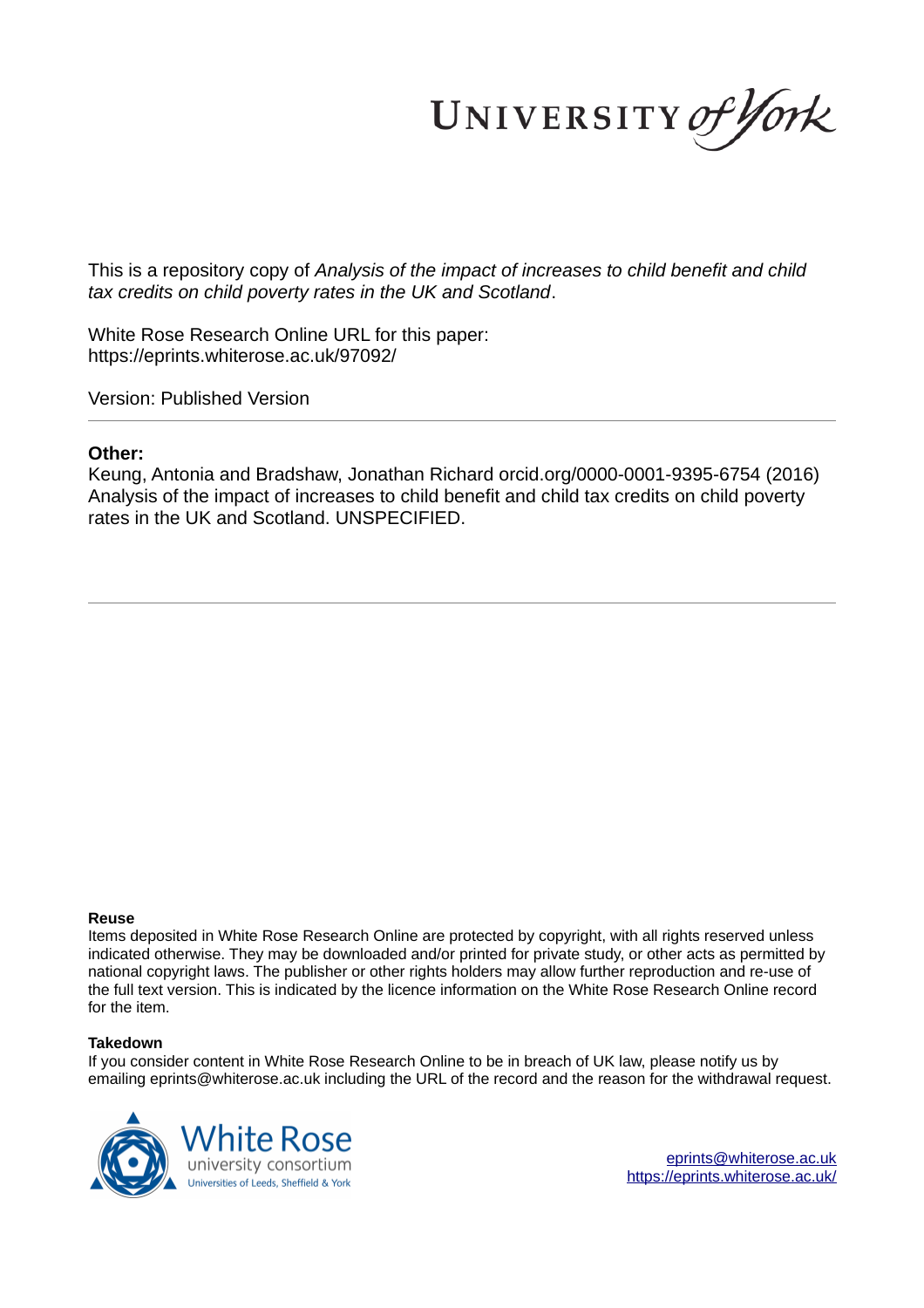## **[UNIVERSITY OF YORK](http://www.york.ac.uk/) [Social Policy Research Unit](http://www.york.ac.uk/inst/spru/)**

[Antonia Keung](http://www.york.ac.uk/spsw/staff/antonia-keung/) and [Jonathan Bradshaw](https://pure.york.ac.uk/portal/en/researchers/jonathan-richard-bradshaw(905fa104-a977-4863-83ff-cf28283fe3a2)/profile.html)

March 2016

# **ANALYSIS OF THE IMPACT OF INCREASES TO CHILD BENEFIT AND CHILD TAX CREDITS ON CHILD POVERTY RATES IN THE UK AND SCOTLAND**

## **Objective**

The Scotland Bill 2015-16 gives the Scottish Government new powers to top-up social security payments. The [Child Poverty Action Group in Scotland](http://www.cpag.org.uk/scotland) asked us to estimate what impact increasing child benefits and child tax credits might have on child poverty rates in Scotland. We have also made estimate for the whole of the UK.

## **Method**

To make these estimates we used the latest 2013/14 Households Below Average Income data based on the Family Resources Survey (FRS). In the case of the child benefit simulations we increased the income of the household by the child benefit increase multiplied by the number of dependent children in the household. This assumes that child benefit is being claimed for all children and ignores the fact that child benefit is taken back from households with an earner earning £50,000 plus per year. This would have no impact on the child poverty simulations. In the case of child tax credits we increased the income by the child tax credit increase multiplied by the number of children in the household, but only for those households reporting that they are receiving child tax credit. It takes no account of how this increase might impact on other benefits. It is also to be noted that the FRS has a tendency to [under](https://www.gov.uk/government/publications/state-benefits-on-the-family-resources-survey-wp115%20(accessed%20on%2009.03.2016))  [report means-tested benefit receipt](https://www.gov.uk/government/publications/state-benefits-on-the-family-resources-survey-wp115%20(accessed%20on%2009.03.2016)) compared to the administrative data, in particular respondents can get confused if they are receiving child tax credit and child benefit. It is likely that the simulations are more reliable for the child benefit increases than they are for the child tax credit increases.

An increase in child benefits and child tax credit would increase median incomes and therefore the contemporary 60% of median poverty threshold. It is a moot point whether we should take account of this. So in the tables below we have simulated the impact on poverty rates using a fixed threshold and a floating threshold.

## **Results**

In 2013/14 the child poverty rate before housing costs (BHC) in the UK was 17.4 % and after housing costs (AHC) was 27.6% (which is the same as the published HBAI numbers). The sample contains 11,002 dependent children. Child poverty rates in Scotland were 14.4% BHC and 22.1% AHC based on a sample of 1,340 children. Table 1a provides an illustration of the child benefit top up at various amounts and their impact on child poverty reduction after the median incomes are adjusted. So for example an increase of £2 per child per week would reduce child poverty in Scotland by 6.2% BHC and 6.4% AHC.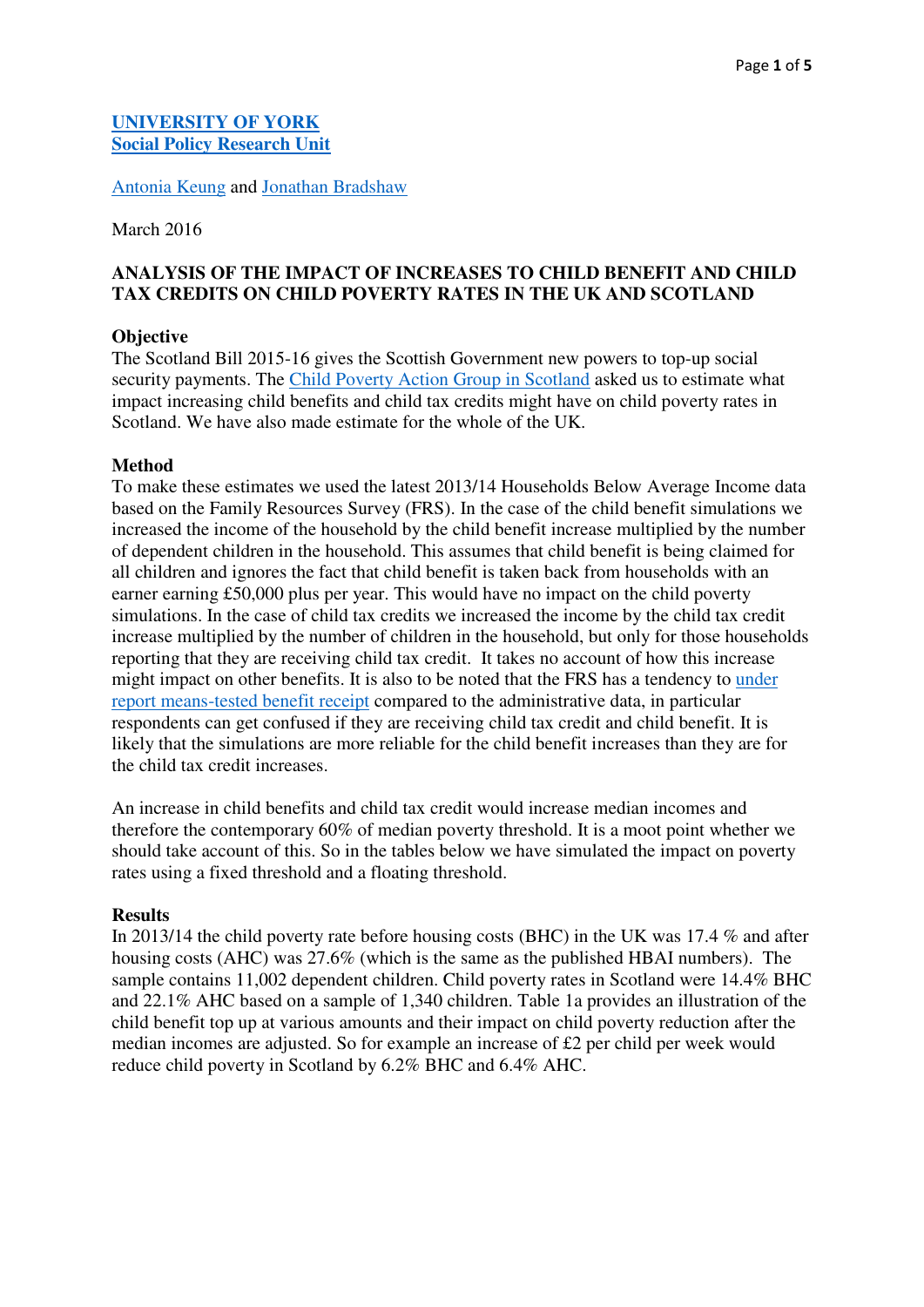**Table 1a: Illustration of the impact of additional child benefit has on the child poverty rate based on the HBAI 2013/14 household level data (weighted by number of children in the household). Median incomes adjusted.** 

| Extra<br>CB f<br>per child<br>per week | No of children<br>living<br>$\leq 60\%$ median<br>income in the<br>UK. | <b>Child</b><br>poverty $%$<br>in the UK | <b>Child poverty</b><br>reduction %<br>in the UK | No of children<br>living $< 60\%$<br>median<br>income in<br><b>Scotland</b> | <b>Child</b><br>poverty $%$<br>in Scotland | <b>Child poverty</b><br>reduction %<br>in Scotland |
|----------------------------------------|------------------------------------------------------------------------|------------------------------------------|--------------------------------------------------|-----------------------------------------------------------------------------|--------------------------------------------|----------------------------------------------------|
| <b>BHC</b>                             |                                                                        |                                          |                                                  |                                                                             |                                            |                                                    |
| $\theta$                               | 1911                                                                   | 17.4                                     |                                                  | 193                                                                         | 14.4                                       |                                                    |
|                                        | 1882                                                                   | 17.1                                     | 1.5                                              | 189                                                                         | 14.1                                       | 2.1                                                |
| $\overline{2}$                         | 1787                                                                   | 16.2                                     | 6.5                                              | 181                                                                         | 13.5                                       | 6.2                                                |
| 5                                      | 1639                                                                   | 14.9                                     | 14.2                                             | 171                                                                         | 12.8                                       | 11.4                                               |
| 10                                     | 1455                                                                   | 13.2                                     | 23.9                                             | 154                                                                         | 11.5                                       | 20.2                                               |
| <b>AHC</b>                             |                                                                        |                                          |                                                  |                                                                             |                                            |                                                    |
| $\theta$                               | 3033                                                                   | 27.6                                     |                                                  | 296                                                                         | 22.1                                       |                                                    |
|                                        | 2965                                                                   | 26.9                                     | $2.2\,$                                          | 277                                                                         | 20.7                                       | 6.4                                                |
| $\overline{2}$                         | 2925                                                                   | 26.6                                     | 3.6                                              | 277                                                                         | 20.7                                       | 6.4                                                |
| 5                                      | 2714                                                                   | 24.7                                     | 10.5                                             | 252                                                                         | 18.8                                       | 14.9                                               |
| 10                                     | 2382                                                                   | 21.7                                     | 21.5                                             | 221                                                                         | 16.5                                       | 25.3                                               |

For comparison, Table 1b provides the illustration without adjusting the median incomes. A £2 per child per week increase in child benefits would reduce child poverty in Scotland by 7.3% BHC and 9.8% AHC.

**Table 1b: Illustration of the impact of additional Child Benefit has on the child poverty rate based on the HBAI 2013/14 household level data (weighted by number of children in the household). Median incomes not adjusted.**

| Extra CB £<br>per child<br>per week | No of children living<br>$\leq 60\%$ median<br>income in the UK | <b>Child poverty</b><br>reduction % in the<br>UK. | No of children living<br>$\leq 60\%$ median<br>income in Scotland | <b>Child poverty</b><br>reduction % in<br><b>Scotland</b> |
|-------------------------------------|-----------------------------------------------------------------|---------------------------------------------------|-------------------------------------------------------------------|-----------------------------------------------------------|
| <b>BHC</b>                          |                                                                 |                                                   |                                                                   |                                                           |
| 0                                   | 1911                                                            |                                                   | 193                                                               |                                                           |
|                                     | 1850                                                            | 3.2                                               | 188                                                               | 2.6                                                       |
| 2                                   | 1753                                                            | 8.3                                               | 179                                                               | 7.3                                                       |
|                                     | 1581                                                            | 17.3                                              | 168                                                               | 13.0                                                      |
| 10                                  | 1353                                                            | 29.2                                              | 142                                                               | 26.4                                                      |
| <b>AHC</b>                          |                                                                 |                                                   |                                                                   |                                                           |
| 0                                   | 3033                                                            |                                                   | 296                                                               |                                                           |
|                                     | 2944                                                            | 2.9                                               | 276                                                               | 6.8                                                       |
| 2                                   | 2850                                                            | 6.0                                               | 267                                                               | 9.8                                                       |
|                                     | 2622                                                            | 13.6                                              | 249                                                               | 15.9                                                      |
| 10                                  | 2259                                                            | 25.5                                              | 209                                                               | 29.4                                                      |

Table 2 provides an illustration of the child tax credit top up at various amounts and their impact on child poverty reduction. As CTC is not universal we did not adjust the median incomes for the following illustrations as we did for the child benefit top ups. In this simulation we included an increase of £20 per child per week. An increase in child tax credit of £2 per child per week would reduce child poverty by 7.3% BHC and 8.4% AHC.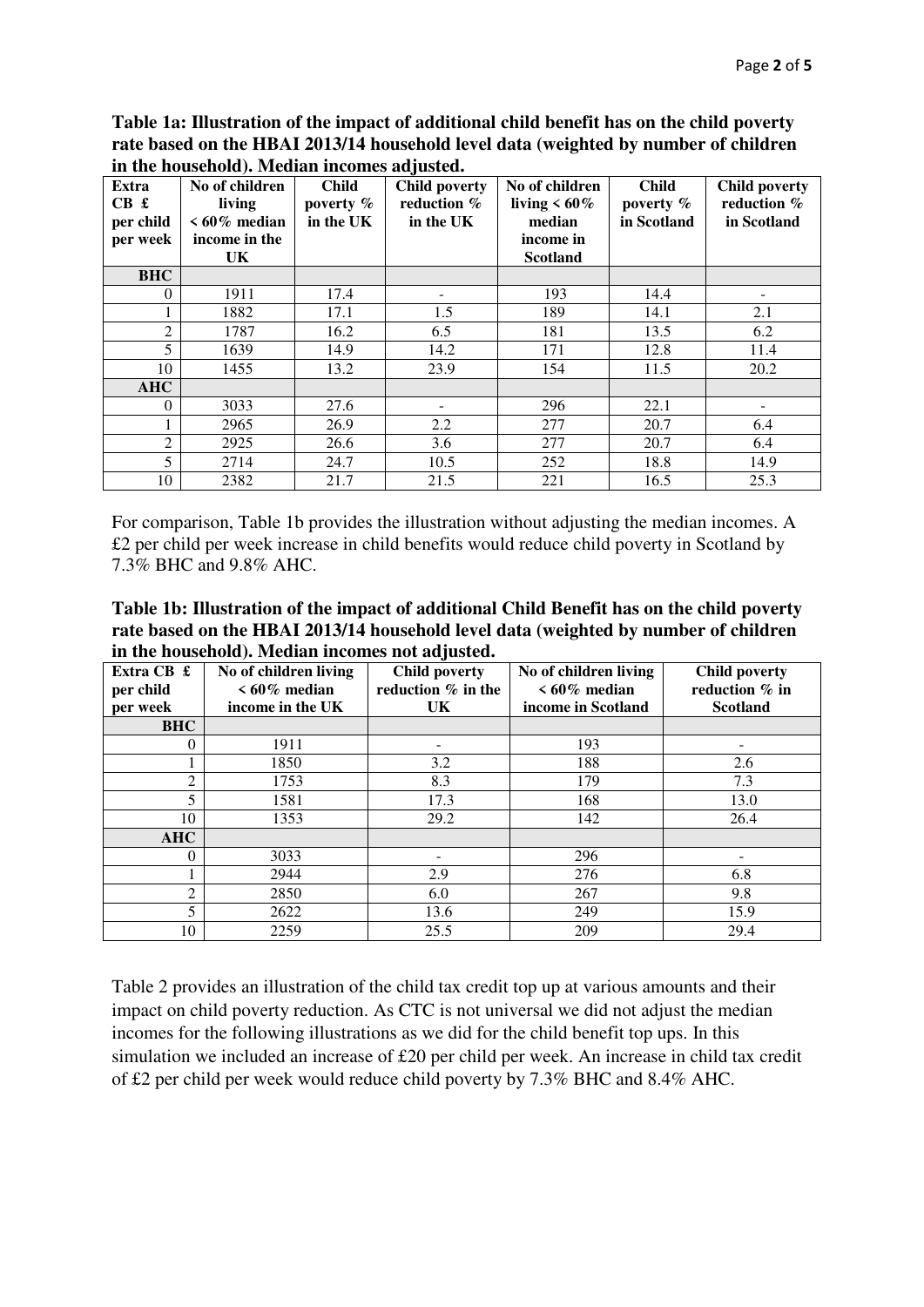**Table 2: Illustration of the impact of additional Child Tax Credit (CTC) has on the child poverty rate based on the HBAI 2013/14 household level data (weighted by number of children in the household).** 

| <b>Extra CTC</b><br>$\pounds$ per child<br>per week | No of children living<br>$<60\%$ median<br>income in the UK | <b>Child poverty</b><br>reduction % in the<br><b>UK</b> | No of children living<br>$\leq 60\%$ median<br>income in Scotland | <b>Child poverty</b><br>reduction % in<br><b>Scotland</b> |
|-----------------------------------------------------|-------------------------------------------------------------|---------------------------------------------------------|-------------------------------------------------------------------|-----------------------------------------------------------|
| <b>BHC</b>                                          |                                                             |                                                         |                                                                   |                                                           |
| 0                                                   | 1911                                                        | -                                                       | 193                                                               | -                                                         |
|                                                     | 1862                                                        | 2.6                                                     | 188                                                               | 2.6                                                       |
| 2                                                   | 1778                                                        | 7.0                                                     | 179                                                               | 7.3                                                       |
| 5                                                   | 1660                                                        | 13.1                                                    | 169                                                               | 12.4                                                      |
| 10                                                  | 1462                                                        | 23.5                                                    | 149                                                               | 22.8                                                      |
| 20                                                  | 1175                                                        | 38.5                                                    | 125                                                               | 35.2                                                      |
| <b>AHC</b>                                          |                                                             |                                                         |                                                                   |                                                           |
| 0                                                   | 3033                                                        |                                                         | 296                                                               |                                                           |
|                                                     | 2951                                                        | 2.7                                                     | 278                                                               | 6.1                                                       |
| 2                                                   | 2864                                                        | 5.6                                                     | 271                                                               | 8.4                                                       |
| 5                                                   | 2674                                                        | 11.8                                                    | 254                                                               | 14.2                                                      |
| 10                                                  | 2350                                                        | 22.5                                                    | 221                                                               | 25.3                                                      |
| 20                                                  | 1928                                                        | 36.4                                                    | 183                                                               | 38.2                                                      |

In the following tables the analysis is repeated using population weights.

The estimated overall child poverty rate (BHC) in 2013/14 was 17% (27.8% for AHC). This figure is based on an estimated population of 13,329,444 dependent children in the UK derived from the HBAI household level data after weighting applied. Child poverty rate (BHC) in Scotland was 14.1% (21.8% for AHC) based on an estimated population of 985,551 dependent children living in Scotland. Table 3a illustrates the impact of child benefit top up at various amounts on child poverty reduction after the median incomes are adjusted. So for example an increase of £2 per child per week would reduce child poverty in Scotland by 5.3% BHC and 5.2% AHC.

| Table 3a: Illustration of the impact of additional Child Benefit has on the child poverty |
|-------------------------------------------------------------------------------------------|
| rate based on the HBAI 2013/14 data (weighted by 'gs newbu' multiplied by                 |
| 'depchldh'). Median incomes adjusted.                                                     |

| Extra<br>CB f<br>per child<br>per week | No of children<br>living<br>$\leq 60\%$ median<br>income in the<br>UK. | <b>Child</b><br>poverty %<br>in the UK | <b>Child poverty</b><br>reduction %<br>in the UK | No of children<br>living $< 60\%$<br>median<br>income in<br><b>Scotland</b> | <b>Child</b><br>poverty %<br>in<br><b>Scotland</b> | <b>Child poverty</b><br>reduction % in<br><b>Scotland</b> |
|----------------------------------------|------------------------------------------------------------------------|----------------------------------------|--------------------------------------------------|-----------------------------------------------------------------------------|----------------------------------------------------|-----------------------------------------------------------|
| <b>BHC</b>                             |                                                                        |                                        |                                                  |                                                                             |                                                    |                                                           |
| $\Omega$                               | 2269817                                                                | 17.0                                   |                                                  | 139065                                                                      | 14.1                                               |                                                           |
|                                        | 2233782                                                                | 16.8                                   | 1.6                                              | 136801                                                                      | 13.9                                               | 1.6                                                       |
| 2                                      | 2123890                                                                | 15.9                                   | 6.4                                              | 131716                                                                      | 13.4                                               | 5.3                                                       |
| 5                                      | 1961619                                                                | 14.7                                   | 13.6                                             | 125252                                                                      | 12.7                                               | 9.9                                                       |
| 10                                     | 1757231                                                                | 13.2                                   | 22.6                                             | 114302                                                                      | 11.6                                               | 17.8                                                      |
| <b>AHC</b>                             |                                                                        |                                        |                                                  |                                                                             |                                                    |                                                           |
| $\Omega$                               | 3700905                                                                | 27.8                                   |                                                  | 214441                                                                      | 21.8                                               |                                                           |
|                                        | 3629807                                                                | 27.2                                   | 1.9                                              | 203249                                                                      | 20.6                                               | 5.2                                                       |
| 2                                      | 3579955                                                                | 26.9                                   | 3.3                                              | 203249                                                                      | 20.6                                               | 5.2                                                       |
| 5                                      | 3343424                                                                | 25.1                                   | 9.7                                              | 186866                                                                      | 19.0                                               | 12.9                                                      |
| 10                                     | 2978294                                                                | 22.3                                   | 19.5                                             | 165633                                                                      | 16.8                                               | 22.8                                                      |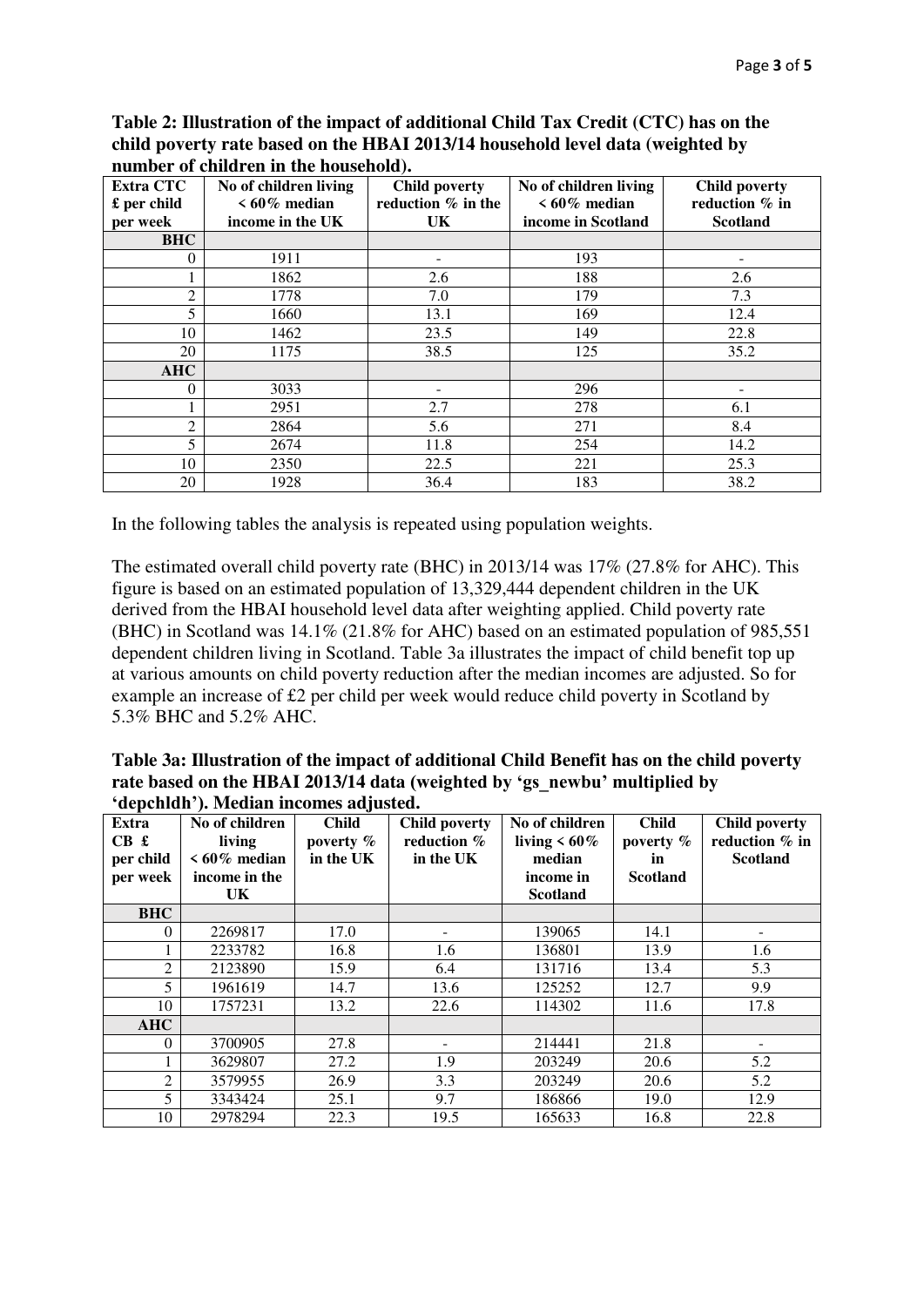For comparison, Table 3b provides the illustration without adjusting the median incomes. So for example an increase of £2 per child per week would reduce child poverty in Scotland by 6.3% BHC and 8.6% AHC.

| Table 3b: Illustration of the impact of additional Child Benefit has on the child poverty |
|-------------------------------------------------------------------------------------------|
| rate based on the HBAI 2013/14 data (weighted by 'gs newbu' multiplied by                 |
| 'depchldh'). Median incomes not adjusted.                                                 |

| Extra CB £<br>per child<br>per week | No of children living<br>$\leq 60\%$ median<br>income in the UK | <b>Child poverty</b><br>reduction $%$ in the<br>UK | No of children living<br>$\leq 60\%$ median<br>income in Scotland | <b>Child poverty</b><br>reduction % in<br><b>Scotland</b> |
|-------------------------------------|-----------------------------------------------------------------|----------------------------------------------------|-------------------------------------------------------------------|-----------------------------------------------------------|
| <b>BHC</b>                          |                                                                 |                                                    |                                                                   |                                                           |
| $\Omega$                            | 2269817                                                         |                                                    | 139065                                                            |                                                           |
|                                     | 2190120                                                         | 3.5                                                | 135891                                                            | 2.3                                                       |
| $\overline{2}$                      | 2078304                                                         | 8.4                                                | 130314                                                            | 6.3                                                       |
| 5                                   | 1895685                                                         | 16.5                                               | 123294                                                            | 11.3                                                      |
| 10                                  | 1648121                                                         | 27.4                                               | 106523                                                            | 23.4                                                      |
| <b>AHC</b>                          |                                                                 |                                                    |                                                                   |                                                           |
| 0                                   | 3700905                                                         |                                                    | 214441                                                            | -                                                         |
|                                     | 3602511                                                         | 2.7                                                | 202294                                                            | 5.7                                                       |
| $\mathcal{D}_{\mathcal{L}}$         | 3486519                                                         | 5.8                                                | 196064                                                            | 8.6                                                       |
| 5                                   | 3239853                                                         | 12.5                                               | 184371                                                            | 14.0                                                      |
| 10                                  | 2828371                                                         | 23.6                                               | 154988                                                            | 27.7                                                      |

Again, the analysis of the impact of CTC top ups on child poverty reduction is based on household samples that received some CTC and the median incomes were not adjusted for the following illustration. An increase in child tax credit of £2 per child per week would reduce child poverty by 6.3% BHC and 7.3% AHC.

**Table 4: Illustration of the impact of additional Child Tax Credit (CTC) has on the child poverty rate based on the HBAI 2013/14 data (weighted by 'gs\_newbu' multiplied by 'depchldh').** 

| $\sim$ $\sim$ $\sim$ $\sim$ $\sim$ $\sim$ $\sim$ $\sim$<br><b>Extra</b> | No of children   | <b>Child poverty</b> | No of children     | <b>Child poverty</b>     |
|-------------------------------------------------------------------------|------------------|----------------------|--------------------|--------------------------|
| CTC £                                                                   | living           | reduction % in       | living $\leq 60\%$ | reduction % in           |
| per child                                                               | $<60\%$ median   | the UK               | median income      | <b>Scotland</b>          |
| per week                                                                | income in the UK |                      | in Scotland        |                          |
| <b>BHC</b>                                                              |                  |                      |                    |                          |
| $\boldsymbol{0}$                                                        | 2269817          |                      | 139065             |                          |
|                                                                         | 2204820          | 2.9                  | 135891             | 2.3                      |
| $\overline{2}$                                                          | 2107602          | 7.1                  | 130314             | 6.3                      |
| 5                                                                       | 1987136          | 12.5                 | 123994             | 10.8                     |
| 10                                                                      | 1774979          | 21.8                 | 111472             | 19.8                     |
| 20                                                                      | 1439199          | 36.6                 | 96131              | 30.9                     |
| <b>AHC</b>                                                              |                  |                      |                    |                          |
| 0                                                                       | 3700905          |                      | 214441             | $\overline{\phantom{0}}$ |
| 1                                                                       | 3611418          | 2.4                  | 203656             | 5.0                      |
| $\overline{2}$                                                          | 3502632          | 5.4                  | 198728             | 7.3                      |
| 5                                                                       | 3293350          | 11.0                 | 188316             | 12.2                     |
| 10                                                                      | 2929771          | 20.8                 | 165664             | 22.7                     |
| 20                                                                      | 2447330          | 33.9                 | 139514             | 34.9                     |